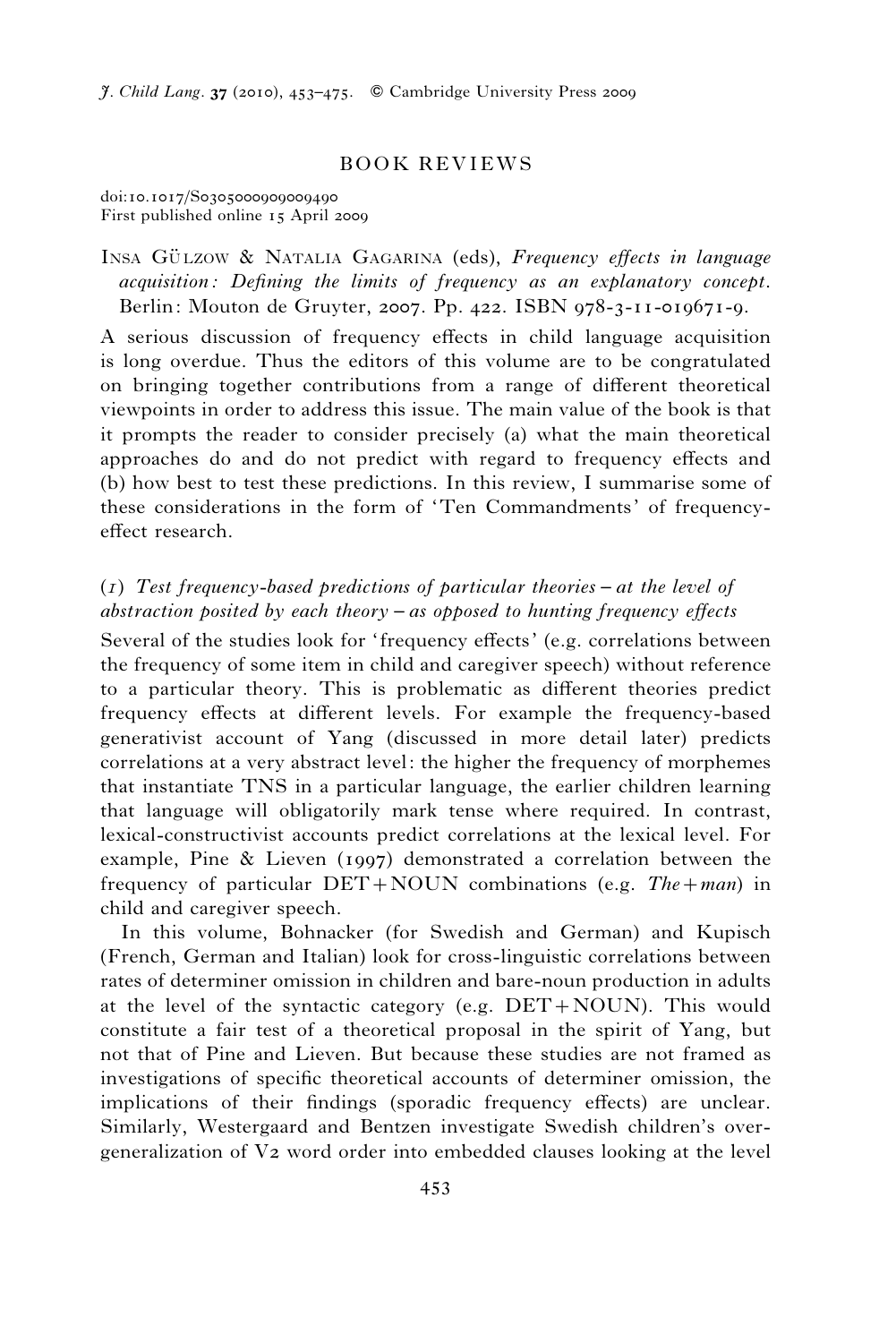of syntactic constituents. Again, this would be an appropriate test of a theory under which children probabilistically set a V2 parameter but not a lexical-learning account. However, no theoretical proposal is tested explicitly. Djurkovic analyses the relationship between adult and child proportions of true passives (e.g. Ulyssses was written by Joyce) versus impersonal 'passives' (e.g. lit. The house is building itself) at the level of the construction, though – in this case – neither lexical-learning accounts (e.g. Israel, Johnson & Brooks, 2000) nor formal accounts based on A-chain maturation (e.g. Borer & Wexler, 1987) would necessarily predict such a correlation. The situation is similar for the study of Kauschke and Klann-Delius, who look for child–parent correlations in (German) vocabulary development at the level of word categories (e.g. NOUN, VERB), as opposed to individual words (e.g. cat, dog).

This question of 'frequency of WHAT?' is also raised by the study of Gagarina (see also Freudenthal, Pine, Aguado-Orea & Gobet, 2007). These authors demonstrate that the proportion of so-called root infinitives (e.g. \*Jack eat the cake) in children's speech is related not to the OVERALL frequency of non-finite forms in adult speech, but to the frequency of such forms IN UTTERANCE FINAL POSITION (e.g. Let  $\mathcal{F}ack$  eat the cake). As Roeper points out in his introductory chapter, the appropriate level at which to look for frequency effects will often not be immediately apparent. The appropriate response, though, is not to dismiss frequency effects a priori (essentially Roeper's approach), but to test the predictions of theories that posit frequency effects at a particular level.

### (2) Define the product of frequency

When looking for an effect of  $X$  on  $Y$ , it is clearly necessary to define not only  $X$  (i.e. frequency) but also  $Y$  (i.e. what frequency is supposed to have an effect on). Several authors discuss the predictions that the most frequent items in the input are the first to 'emerge' or 'reach target criterion'. The notion of emergence is problematic because there is no non-arbitrary way to decide how many times a particular item must be produced (or in how many different constructions) before it can be said to have emerged. Conventional target criteria (e.g. 90% use in obligatory contexts) are equally problematic as, on the one hand, children could meet this criterion using a small inventory of rote-learned phrases and, on the other, adults often fail to reach this criterion (e.g. see Estigarribia, in press, on inversion in yes/no questions). A third possible prediction is that the most frequent items will be the first items which the child uses productively, though productivity is arguably even harder to define (for possibly the most sophisticated attempt to date, see Aguado-Orea, 2004). Arguably the strongest frequency-based prediction is that specific lexical frames that are frequent in adult speech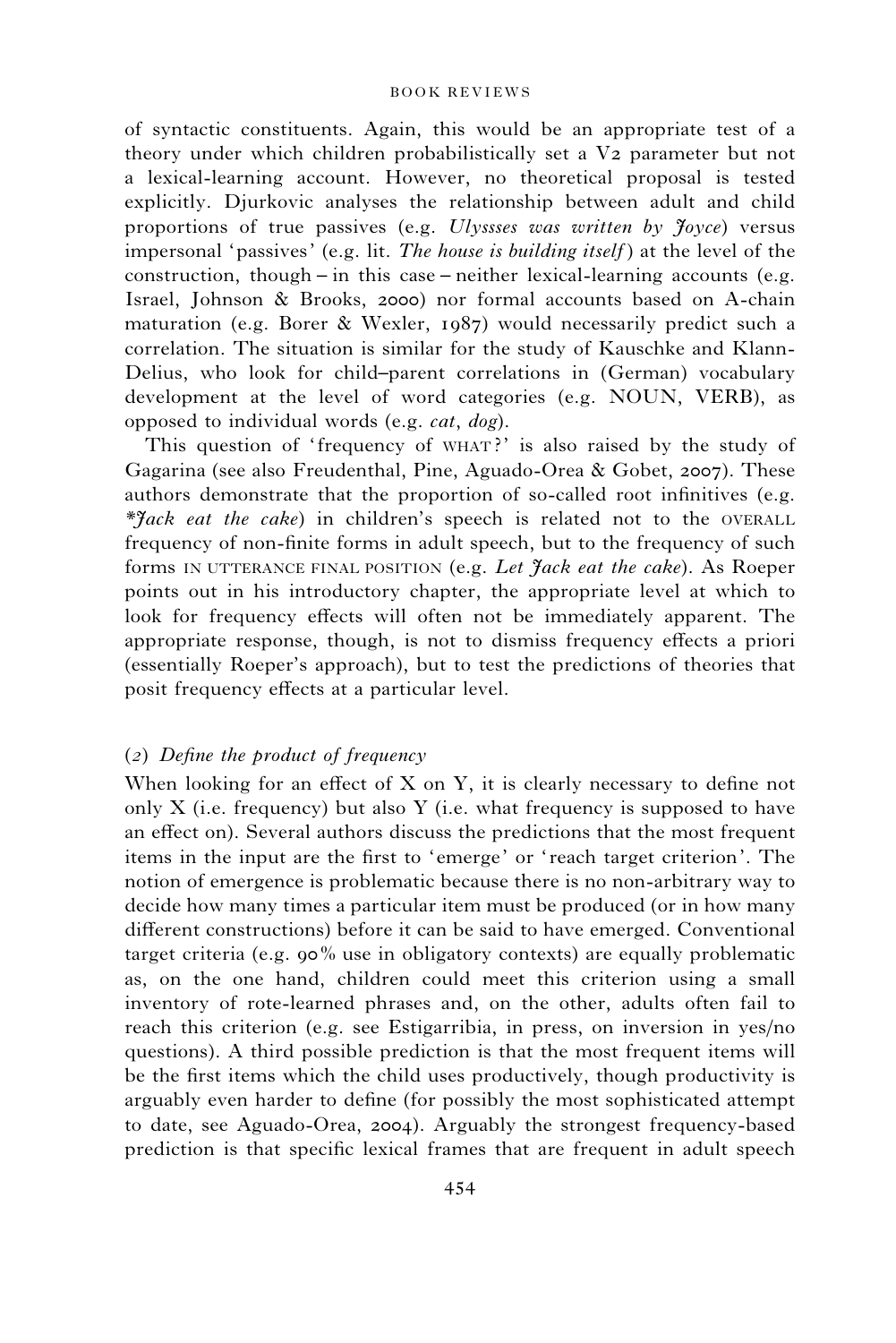(e.g. What do you  $\ldots$  ?) will be associated with LOWER RATES OF ERROR (e.g. \*What you do want?) than less frequent frames (e.g. What could they  $\ldots$  ?). Given that many such studies have been conducted using both naturalistic (e.g. Rowland, 2007) and experimental data (Ambridge & Rowland, in press), it is a shame that no studies of this type appear in the present volume (see 10).

## (3) Don't confuse 'frequency' and 'counting'

Authors who argue against frequency-based approaches sometimes interpret such approaches as saying that the child 'counts' (Roeper, p. 24) or 'computes and matches the frequency of various elements in the input' (Bohnacker, p. 54), or that the target of acquisition is 'knowledge of frequency' (p. 55). This is not an accurate portrayal of frequency-based approaches, either generativist (e.g. Yang) or constructivist (e.g. Tomasello, 2003). Whether the child is using instantiations of abstract categories to probabilistically set a parameter (e.g.  $+/-$  TNS) or individual lexical strings to acquire a lexical schema (e.g. What does [THING] [PROCESS]?), no 'counting' or ' frequency matching' is involved. Under either type of account, 'frequency effects' are epiphenomenal and, at least in some cases, may reflect nothing more than the mundane fact (denied by Roeper on p. 29) that human memory is fallible, and that a string (such as a person's name) will often not be available for recall until it has been encountered multiple times. Throughout the volume, many authors make the valid point that frequency cannot be an 'explanation' and that what is needed are accounts of learning that incorporate frequency effects. It is unfortunate, then, given that such accounts exist (on both the generativist and constructivist side) that few of the studies in this volume test explicit frequency-based predictions derived from them (see 1).

## (4) Don't imply that frequency-based accounts rule out other factors

Most authors in the present volume rightly discuss factors other than frequency that contribute to ease of acquisition. These include acoustic/ phonological/prosodic salience (Gagarina, Kupisch), position in the utterance (Gagarina), semantic transparency/cognitive complexity (Gagarina, Uziel-Karl & Budwig) homonymy/one-to-one vs. one-to-many form– function mappings (Kupisch, Savic & Andelkovic), illocutionary force (Westergaard & Bentzen), animacy (Bordag), and, perhaps most importantly, the child's communicative goals (Uziel-Karl & Budwig). Whilst these factors are often presented as demonstrations that 'frequency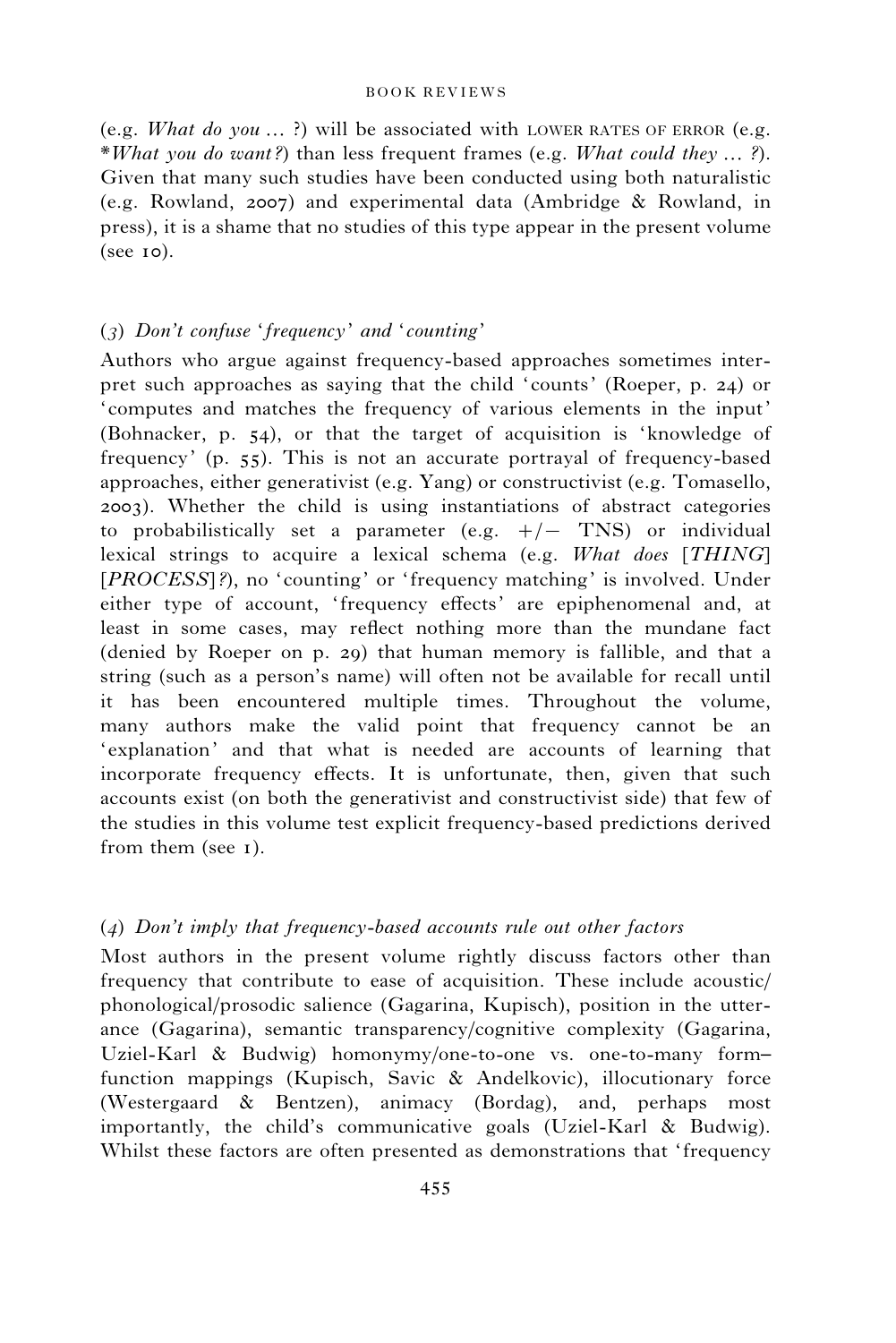cannot be the whole story' (Yang, p. 398), no account in which frequency is an important factor (including Yang's own theory, as well as rival constructivist proposals) has ever claimed that it is, or even downplayed the importance of any of these other factors. To be sure, more constructivist studies have investigated frequency than other factors such as semantics or pragmatics (though see Theakston, Lieven, Pine & Rowland, 2004; Cameron-Faulkner, Lieven & Theakston, 2007; Ambridge, Pine, Rowland & Young, 2008) but there are two (to my mind, valid) reasons for this: first, unlike many of the other factors, frequency can be easily and objectively measured; hence the data are amenable to quantitative statistical analysis (see 7). Second, whilst most of the above factors are important under both generativist and constructivist accounts, some particular frequency-related predictions made by constructivist accounts are not shared – indeed, are incompatible with – certain (by no means all) generativist accounts (for specific examples, see 5). Thus frequency is a factor that can potentially be used to adjudicate between the two approaches.

# (5) Don't claim that frequency effects are compatible with theories that rule them out

Bohnacker (p. 55) writes that 'lexical learning, learned strings that turn into schemata and frequency pattern learning are vital components of language acquisition  $\ldots$  and I would venture to claim that most generative acquisitionists think so'. It seems to me that some generativist acquisitionists increasingly appear to accept evidence of frequency effects at the lexical level, yet maintain theories that are not compatible with such effects.

As a specific example, consider Valian & Casey's (2003) account of children's acquisition of wh-questions: '[Children] must learn that ... whatever is in INFL can be moved in front of the subject in questions (to COMP) – so-called subject–AUX inversion' (p. 119). In other words, children are learning a FORMAL RULE for subject–AUX inversion. Even if we grant that children may learn this rule on an AUX-by-AUX basis (which seems rather contradictory to the spirit of the proposal), this account cannot explain why children should invert a particular lexical auxiliary (e.g. is) when it appears with some *wh*-words but not others. Such a finding would suggest that children are acquiring not a formal subject–AUX inversion rule, but schemas based around particular wh-WORD+AUXILIARY combinations (e.g. What is [THING] [PROCESS]?). Valian & Casey (203: 118) cite evidence that one child studied 'inverted best with combinations of wh-words and auxiliaries that were frequent in the input (Rowland & Pine, 2000)' yet apparently do not consider this finding to constitute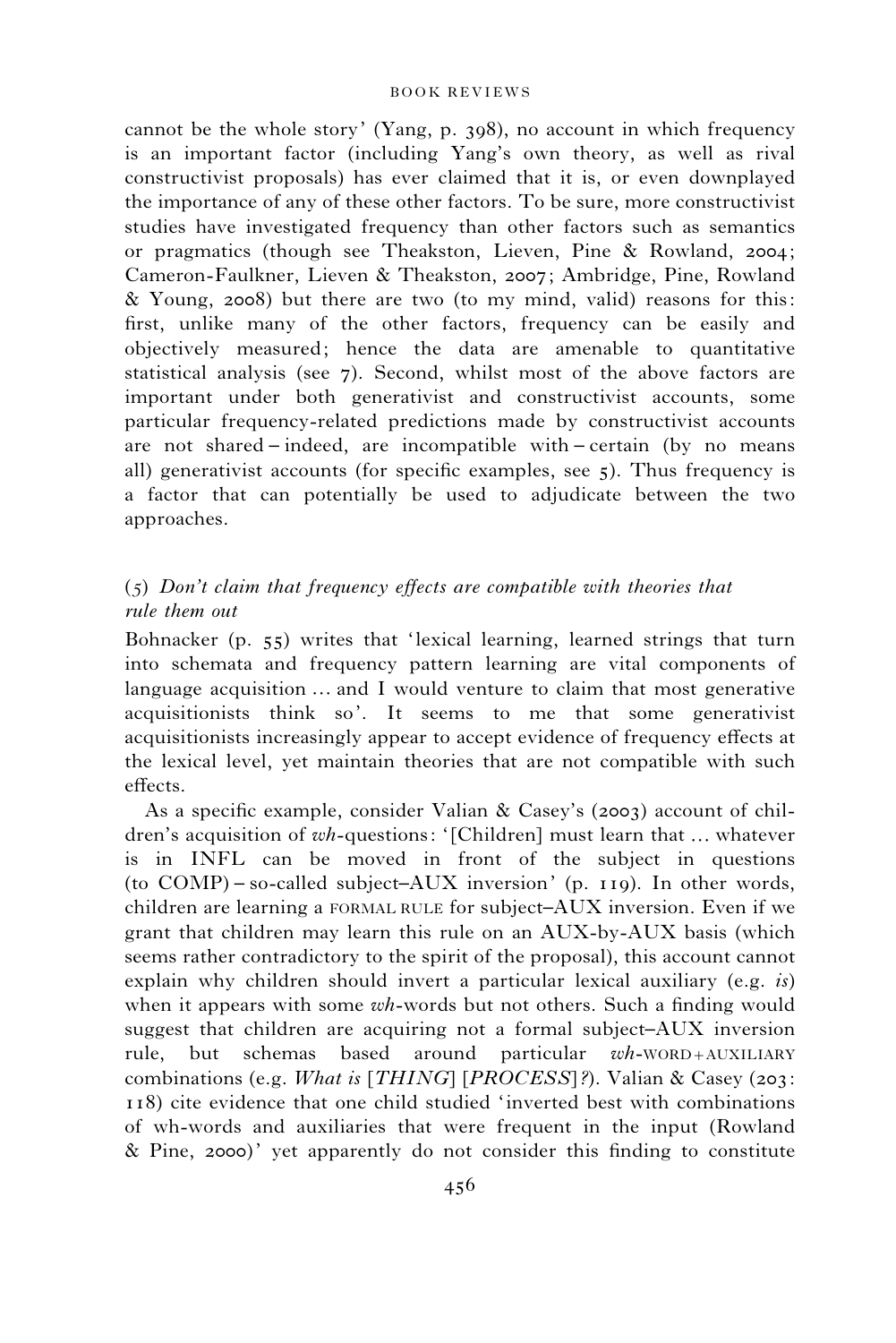evidence against their own theory; neither do they discuss how their theory could be modified to include a mechanism that would yield this finding.

Returning to the present volume, it is important to be clear that even generativist accounts that include a role for frequency at the level of abstract lexical or functional categories may be incompatible with frequency effects at the lexical level. Under the probabilistic parameter setting account of Yang, different grammars (e.g.  $+TNS$  and  $-TNS$ ) compete to parse input sentences, with successful grammars rewarded, and unsuccessful ones punished (e.g. if a child hears I run the  $-TNS$  grammar is rewarded; *I* kicked rewards the  $+TNS$  grammar). This theory can explain frequency effects at the macro level; for example, English children produce more ROOT INFINITIVES (e.g.  $*\gamma_{ack}$  *eat the cake*) than Italian children because they hear more sentences that are not unambiguously marked for tense. They cannot, however, explain frequency effects at the micro level. For example, Freudenthal, Pine & Gobet (submitted) show that one Dutch child produces the verb *bouwen* ('to build') exclusively in non-finite form (e.g. \**Ik een toren bouuwen*, \*'I a tower to build'), with over  $95\%$  of the mother's uses of this verb in compound finites (e.g. Ga je een toren bouwen, 'Go (modal) you a tower to build'). Conversely, the verb *passen* ('to fit') is used by the child in exclusively finite form, with 87% of the mother's uses finite (e.g. Dat past niet, 'That fits not [i.e. doesn't fit]'). Such a detailed pattern of frequency effects is hard to explain on the assumption that children are using input utterances to set a parameter as opposed to learning individual strings.

## (6) Rule out frequency effects to find other factors that influence acquisition

It is uncontroversial that factors other than frequency affect acquisition (see 4). However, many findings that are claimed to provide support for the existence of these factors do not convincingly do so, as confounding frequency effects have not been eliminated. For example, virtually all authors who propose that acquisition is influenced by the setting of a headdirection parameter assume that the fact that English children produce utterances such as I want it, but not  $*I$  it want, constitutes evidence that they are in possession of, and have correctly set, the parameter (e.g. Wexler, 1998). In fact, such utterances can provide evidence for this claim only when a simpler input-frequency based explanation (children hear  $I$  want it far more frequently than  $I$  it want) has been ruled out. My point is not to claim that an input-based account is necessarily superior to a parametersetting account (or vice versa). The point is simply that before we can even begin to evaluate any account of any phenomenon, we must rule out simpler explanations.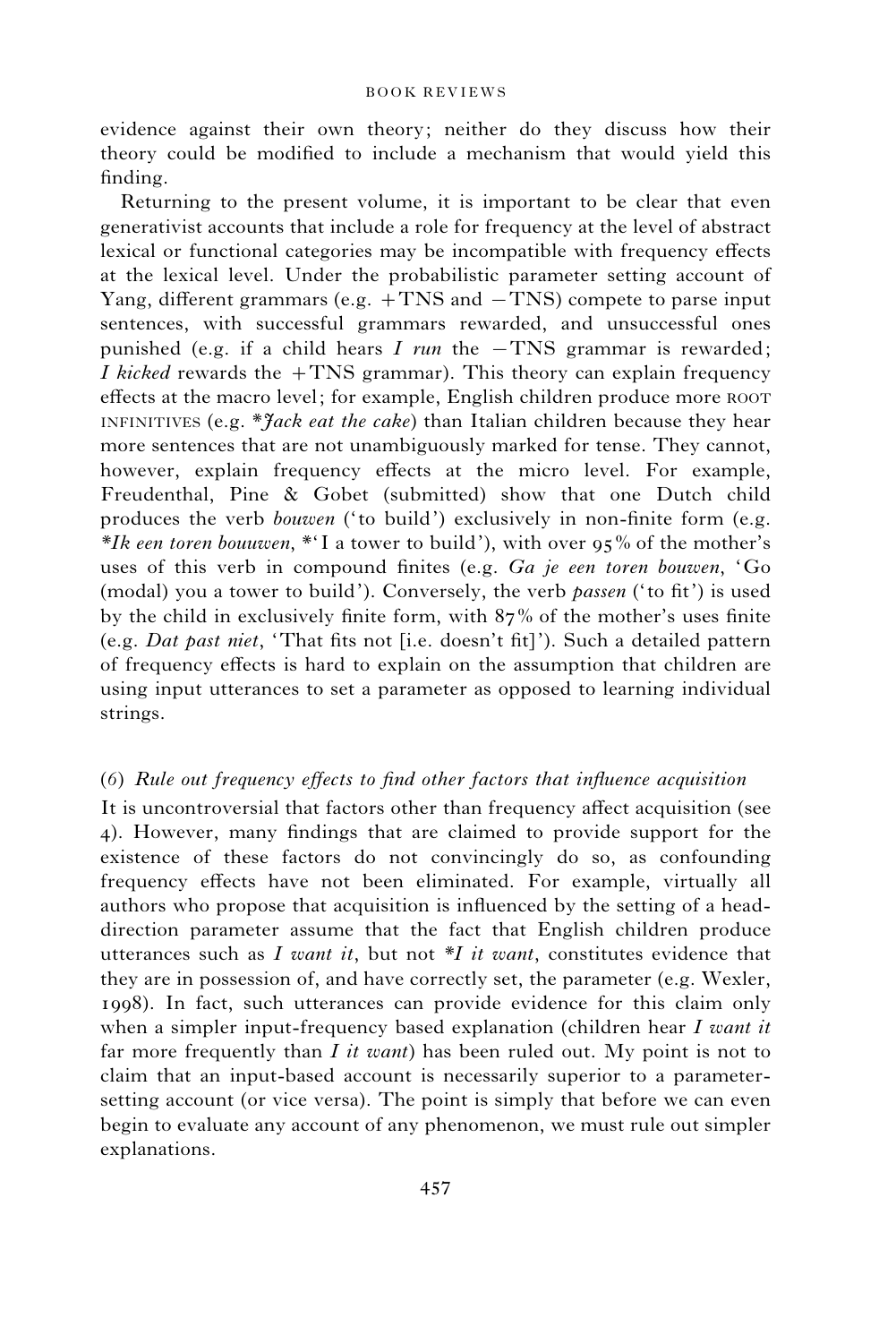### (7) Conduct a statistical analysis of the data

More than half of the authors in the present volume do not conduct a statistical analysis of their data (though frequency data is, by its very nature, quantitative). To see why this is a problem, consider the otherwise excellent study of Bordag, who presents the findings of a WUG TEST study designed to elicit nominative plurals from learners of Czech. From looking at the means, it seems that children overgeneralize the most frequent plural marker  $(-i)$  rather than following the animacy distinction made by the language. If confirmed statistically, this would be an interesting finding. Without such an analysis, this possibility remains purely speculative, as we cannot tell how often children would 'overgeneralize' the -*i* marker to inappropriate contexts if they were simply producing one at random (as opposed to the most frequent inflection).

#### (8) Collect a dense sample

Infrequent sampling of naturalistic data (some authors in this volume sample only at monthly intervals) will cause at least three problems. First, frequency estimates will be unreliable (Rowland & Fletcher, 2006), meaning that even large effects may be missed. Second, if an insufficient number of instances of the target construction (e.g.  $DET+NOUN$  combinations) are recorded, then there will not be enough variance between different cases (e.g. individual caregiver–child dyads) for statistically significant correlations to be observed. Attempts to mitigate this problem often lead to a third: if data from long time periods are collapsed together, this will often include periods in which the child is at floor (i.e. almost never produces the relevant construction) or ceiling (i.e. can produce the construction at will, having acquired the relevant rule or schema), masking any correlation with the input that occurs over a shorter period. Many of the studies in this volume conclude that the absence of a frequency effect with regard to some phenomenon is theoretically interesting. Such claims are difficult to evaluate since, given the thin sampling regime, it is often possible that the effect in question would have been observed with a larger dataset.

### (9) Don't assume that frequency effects must be (log)linear

The absence of a linear correlation between some item in the input and output data (at whatever level) does not necessarily entail the absence of a frequency effect, as such effects may be subject to thresholds. This possibility is not considered in the present volume, though many other authors have proposed that constructions may reach a 'critical mass' for generalization (e.g. of the  $-ed$  past tense pattern in English), beyond which further instances may have little (or less) effect (Marchman & Bates, 1994).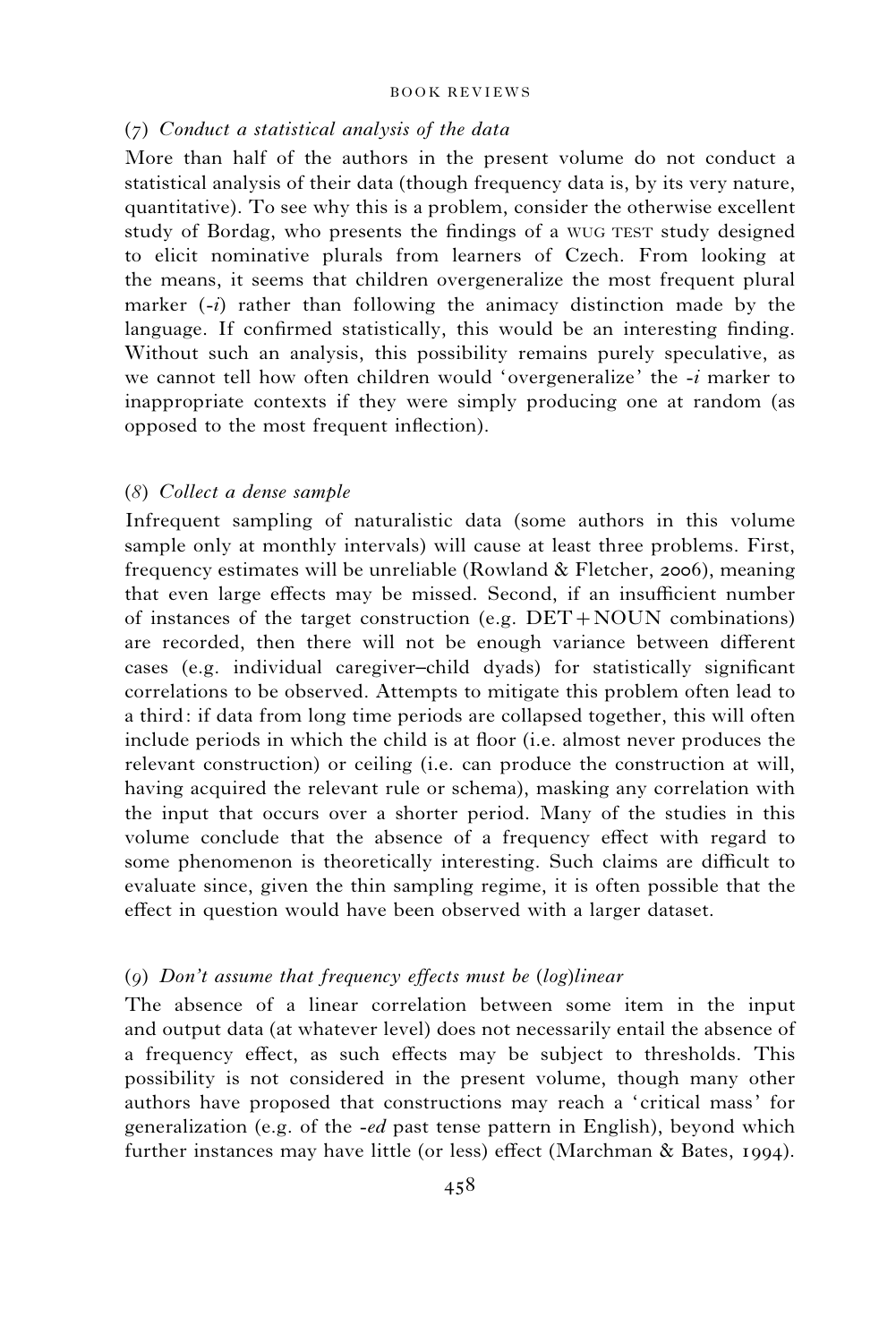Similarly, though most authors discuss factors other than frequency that may affect acquisition, none of the authors who fail to find frequency effects discuss the possibility that the failure to find such effects may result from the failure to control for these potentially confounding factors.

### (10) Conduct an experimental study

The majority of the studies reported in this volume are naturalistic corpusbased studies. Although such studies have an important place in language acquisition research, it is important to confirm their findings experimentally, as naturalistic data studies can only ever provide correlational evidence. This means that when a correlation between the frequency of some item in caregiver and child speech is observed, it is difficult to rule out theoretically uninteresting explanations. For example, it could be that the caregiver is adapting the conversation to the child's interests, or that certain items (e.g.  $do$ ) are more useful in the language as a whole than others (e.g. rate), and so are used more frequently by both caregiver and child. Although many of the present authors (e.g. Bohnacker, Savic & Andelkovic, Uziel-Karl & Budwig) make this point, few (Djurkovic, Bordag, Westergaard & Bentzen) conduct experiments that have the potential to rule out such confounds.

In conclusion, it is to be hoped that this volume will provide the impetus for future studies that aim not simply to identify frequency effects, but to test frequency-related predictions derived from explicit theoretical accounts of language acquisition.

#### REFERENCES

- Ambridge, B. & Rowland, C. (in press). Predicting children's errors with negative questions: Testing a schema-combination account. Cognitive Linguistics.
- Ambridge, B., Pine, J. M., Rowland, C. F. & Young, C. R. (2008). The effect of verb semantic class and verb frequency (entrenchment) on children's and adults' graded judgements of argument-structure overgeneralization errors. Cognition  $106(1)$ , 87-129.
- Borer, H. & Wexler, K. (1987). The maturation of syntax. In T. Roeper & E. Williams (eds), Parameter setting, 123–72. Dortrecht: D. Reidel.
- Cameron-Faulkner, T., Lieven, E. & Theakston, A. L. (2007). What part of 'no' do children not understand? Journal of Child Language 33, 251-82.
- Estigarribia, B. (in press). Acquiring yes/no questions by incremental structure-building: Variation and facilitation in Development. Cognitive Science.
- Freudenthal, D., Pine, J. M. & Gobet, F. (submitted) Explaining quantitative variation in the rate of Optional Infinitive errors across languages: A comparison of MOSAIC and the Variational Learning Model. Journal of Child Language.
- Freudenthal, D., Pine, J. M., Aguado-Orea, J. & Gobet, F. (2007). Modeling the developmental patterning of finiteness marking in English, Dutch, German, and Spanish using MOSAIC. Cognitive Science  $3I(2)$ ,  $3I1-4I$ .

Aguado-Orea, J. (2004). The acquisition of morpho-syntax in Spanish: Implications for current theories of development. Unpublished PhD thesis, University of Nottingham.